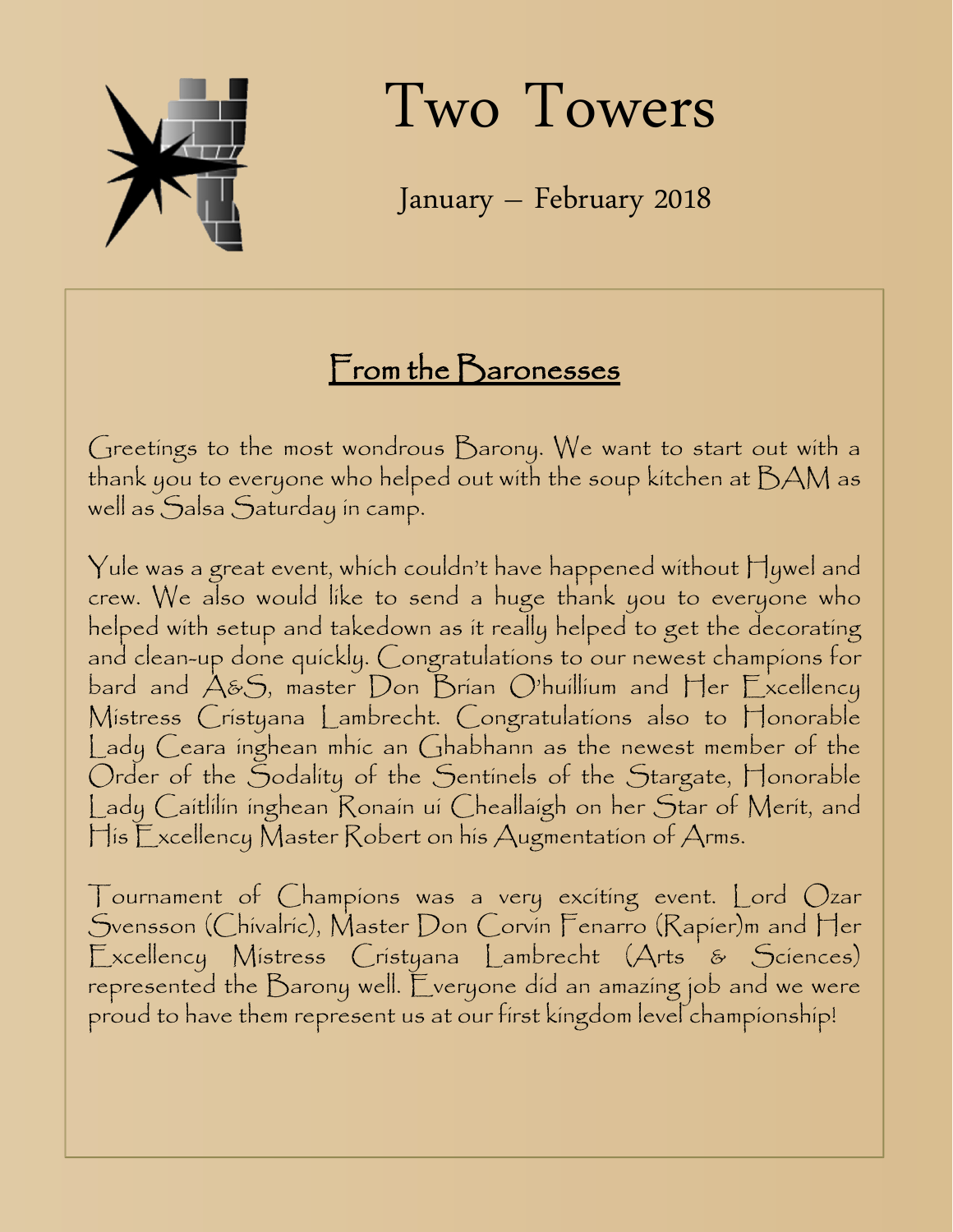We are looking forward to the coming year and all the activities that will be upcoming. There are a lot of events going on throughout the kingdom in the next two months, so there are plenty of opportunities to participate in the SCA.

One event that will be coming up is Winter Roundtable. This is a free event that is held in mundane clothing.. It is a time for all the officers in the kingdom (or those interested in holding an office) to come and learn about the different offices and take any required training. If you have any questions on Roundtable, please ask us or Lady Talia (the Stargate Seneschal).

Gulf Wars is also coming up and we will be camping with the Loch and Seawinds again this year. When registering for  $G$ , please select the Kingdom of Ansteorra and then put in that you are camping with Coastal. HE Brenna will be coordinating land for the Coastal group and will be asking for tent information closer to Gulf Wars. There is also a facebook event page setup to assist with  $GW$  encampment planning (camping, food, etc). The facebook event is called Coastal Goes to GW. If you are interested in camping with Stargate, please join the facebook event,

Brenna and Sarrra Baronesses of Stargate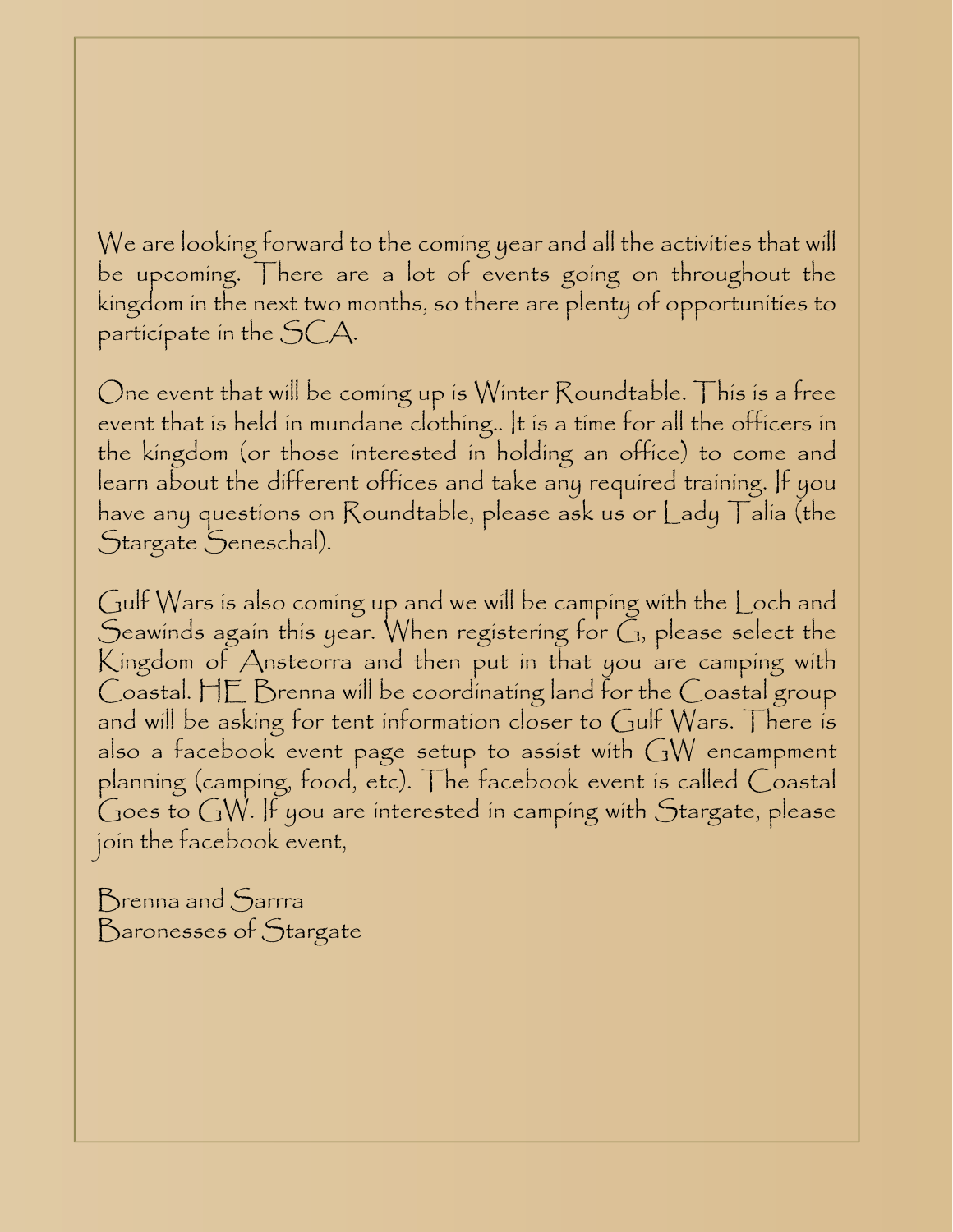## Missive From the Seneschal

Happy New Year, denizens of Stargate!

As we move into the New Year, we have several people in new offices, myself included! I am so happy to be able to serve our community this way! I will do my best and ask that you help me along the way!

I look forward to getting to know each of you better and to helping Stargate continue to grow and prosper.

Vivat Stargate! Talia di Grazia di Amadore Stargate Seneschal

#### Who are we?

The Barony of Stargate is a local chapter of the Society for Creative Anachronism (SCA), within the Coastal regional subdivision of the Kingdom of Ansteorra. The SCA is a non-profit, educational organization dedicated to learning more about the Middle Ages through reenactment. There are SCA chapters worldwide and they hold regular feasts, tournaments, balls and battles.

Ansteorra includes all of Oklahoma and most of  $\top$ exas (except  $\mathbb{E}$  Paso). Stargate includes most of greater Houston. Wherever you are, we're a friendly group of people, so why not visit us all?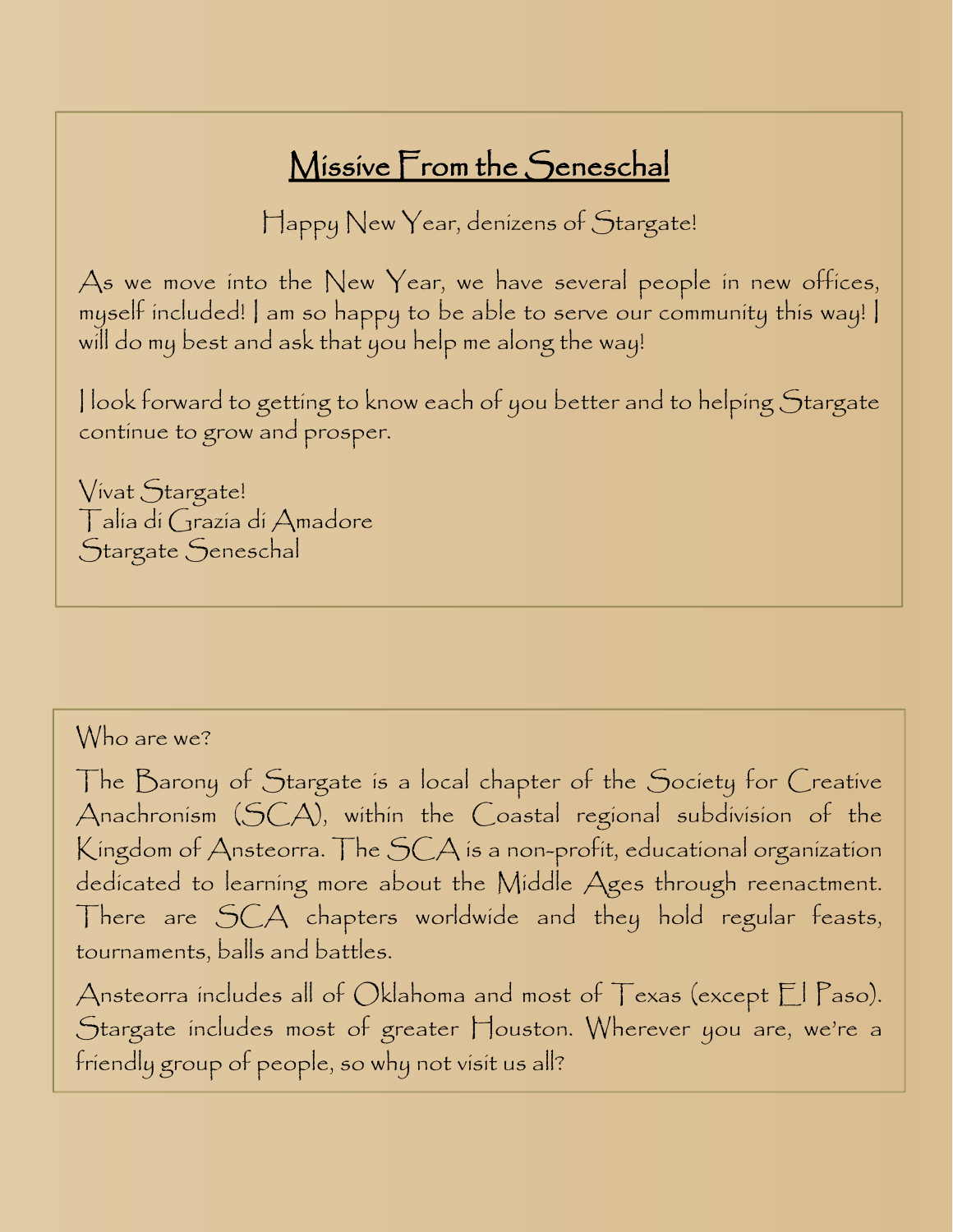## Stargate January Events Calendar

| Sunday                                                                                                  | Monday                                       | Tuesday        | Wednesda       | Thursday       | Friday | Saturday                                 |
|---------------------------------------------------------------------------------------------------------|----------------------------------------------|----------------|----------------|----------------|--------|------------------------------------------|
|                                                                                                         | $\mathbf{1}$                                 | $\overline{2}$ | $\overline{3}$ | $\overline{4}$ | 5      | 6                                        |
| $\overline{7}$<br>10a Gates Edge Chiv<br>Practice<br>10AM Stargate<br>Chivalric Practice<br>3PM Scribes | $\,8\,$<br>Business &<br>Populace<br>Meeting | 9              | 10             | 11             | 12     | 13                                       |
| 14<br>10AM Stargate<br>Chivalric Practice                                                               | 15<br>7p UFO                                 | 16             | 17             | 18             | 19     | 20<br><b>9 AM</b><br>Archery<br>Practice |
| 21<br>10a Gates Edge Chiv<br>Practice<br>10AM Stargate<br>Chivalric Practice<br><b>3PM</b> Scribes      | 22<br>7p UFO                                 | 23             | 24             | 25             | 26     | 27                                       |
| 28<br>10AM Stargate<br>Chivalric Practice                                                               | 29<br>7p UFO                                 | 30             | 31             |                |        |                                          |

- + Stargate Scribes Guild 1st/3rd Sundays 3-6 pm @ Central Mkt on Westheimer
- + Gates Edge Fighter Practice 1st/3rd Sundays 10 am @ Meyer Park
- UFO Guild Usually weekly (always check) on Monday except Pop Mtg week 7-9 pm @ Brenna MacDonald's home
- $\blacklozenge$  Business & Populace Meeting Monthly on the first Monday. This month January  $8^{\text{th}}$  -7:15 pm @ Trini Mendenhall Community Ctr, 1414 Wirt Rd.
- Stargate Chivalric and Rapier Combat Practice is every Sunday at 10 AM at Ray Miller Park in Houston. 1800 Eldridge Parkway Houston, TX 77077
- Houston/Beaumont area Official Youth Chivalric Practice Irregular weeks on Sunday 4 pm @ changing locations
- Archery Practice Monthly on Saturday 9-11 am @ 9-11 am @ Carter Park in Spring, Tx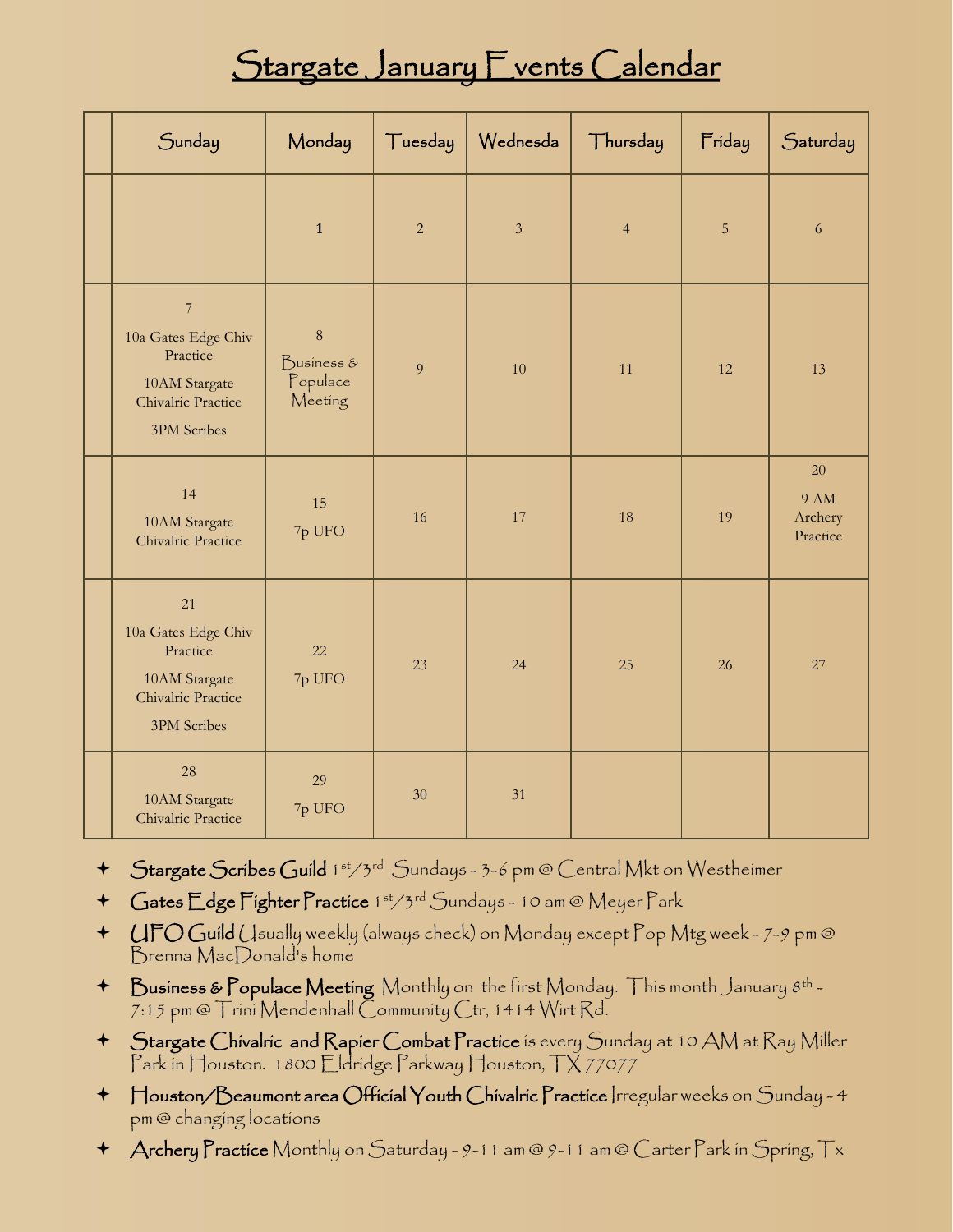## Stargate February Fvents Calendar

| Sunday                                                                                                                | Monday                   | Tuesday | Wednesday                | Thursday     | Friday         | Saturday                                 |
|-----------------------------------------------------------------------------------------------------------------------|--------------------------|---------|--------------------------|--------------|----------------|------------------------------------------|
|                                                                                                                       |                          |         |                          | $\mathbf{1}$ | $\overline{2}$ | $\mathfrak{Z}$                           |
| $\overline{\mathbf{4}}$<br>10AM Stargate<br>Chivalric Practice<br>10AM Gates Edge<br>Chivalric Practice<br>3p Scribes | 5<br>Populace<br>Meeting | 6       | $\overline{\mathcal{I}}$ | $\,8\,$      | 9              | $10\,$                                   |
| 11<br>10AM Stargate<br>Chivalric Practice                                                                             | 12                       | 13      | 14                       | 15           | 16             | 17                                       |
| 18<br>10AM Stargate<br>Chivalric Practice<br>10a Gates Edge<br>Chivalric Practice<br>3p Scribes                       | 19<br>7p UFO             | 20      | 21                       | 22           | 23             | 24<br><b>9 AM</b><br>Archery<br>Practice |
| 25                                                                                                                    | 26                       | 27      | 28                       |              |                |                                          |
|                                                                                                                       |                          |         |                          |              |                |                                          |

- + Stargate Scribes Guild 1st/3rd Sundays 3-6 pm @ Central Mkt on Westheimer
- + Gates Edge Fighter Practice 1st/3rd Sundays 10 am @ Meyer Park
- +  $UFOG$ uild (Jsually weekly (always check) on Monday except Pop Mtg week 7-9 pm @ Brenna MacDonald's home
- Business & Populace Meeting Monthly on the first Monday Stargate Chivalric and Rapier Combat Practice is every Sunday at Noon at Ray Miller Park in Houston. 1800 Eldridge Parkway Houston, TX 77077
- Houston/Beaumont area Official Youth Chivalric Practice Irregular weeks on Sunday 4 pm @ changing locations
- $\triangleq$  Archery Practice February 24<sup>th</sup>, 9-11 am @ Carter Park in Spring, Tx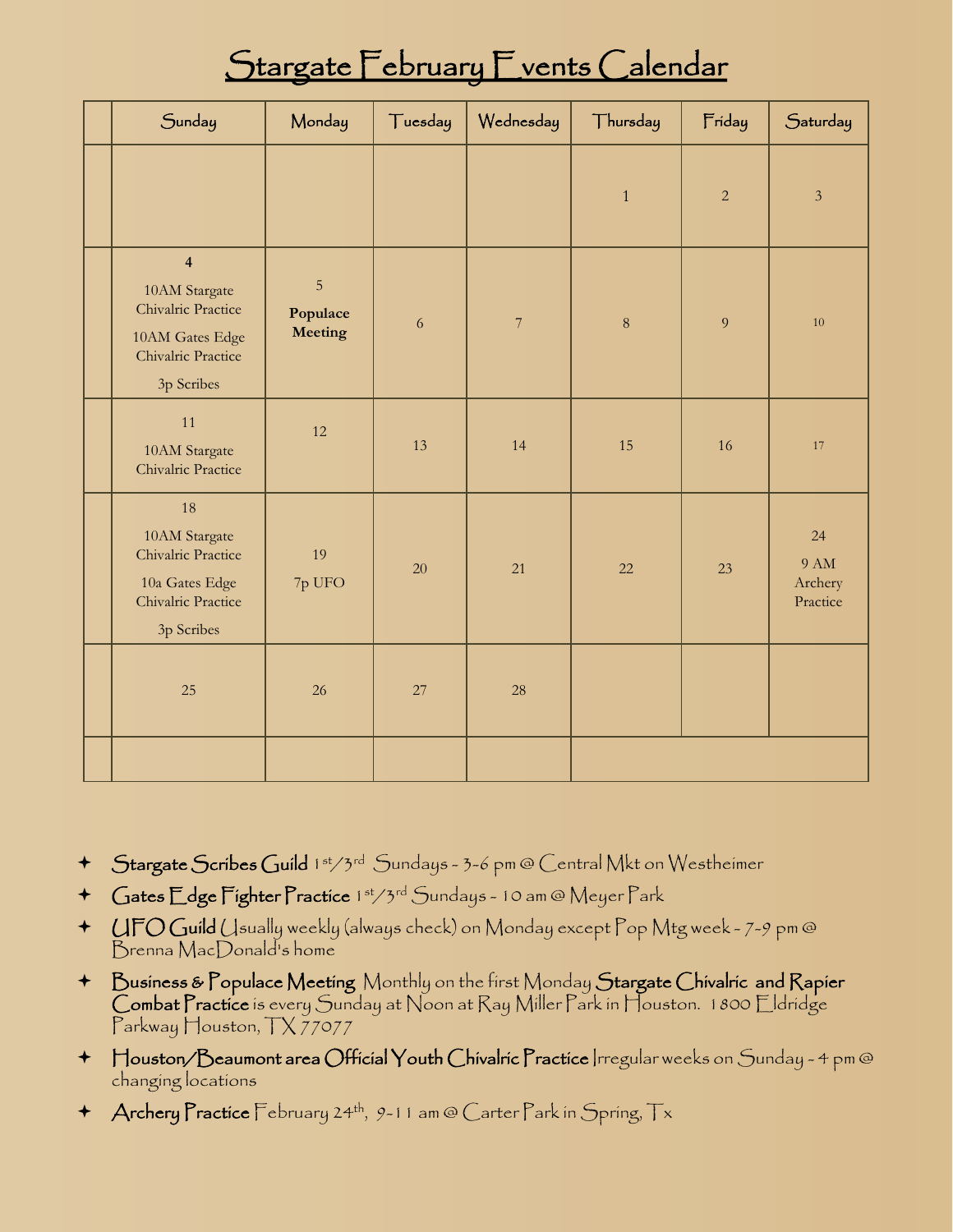# **Upcoming Events & Meetings**

Populace Meeting

Populace meeting during January 2018 will be held on January 8th, at Mendenhall Community Center 1414 Wirt Road, Houston, TX. We have a private room. Please check the lobby bulletin board. The February Meeting will be on February 5th.

### UFO Guild

HE Brenna MacDonald hosts UFO (Unfinished Objects) Guild at her home, every Monday night except the first Monday of the month (Populace), from 7pm to 9pm. Please send her a message for the address if you'd like to come.

#### Chivalric and Rapier Practices

Stargate's Chivalric fighter practice is on Sundays at 10 AM. Check the Barony's Facebook page for last-minute updates.

#### Gate's Edge Fighter Practice

Our neighbor to the north, the Shire of Gate's Edge, holds its fighter practice on the first and third Sunday of the month at Meyer Park in the Cypresswood section of Spring, Texas from 10 AM to 1 PM.

#### Archery Practice

Practice is held in 2018 at Spring Creek Park in Tomball . Check the Facebook page for possible 2017 dates.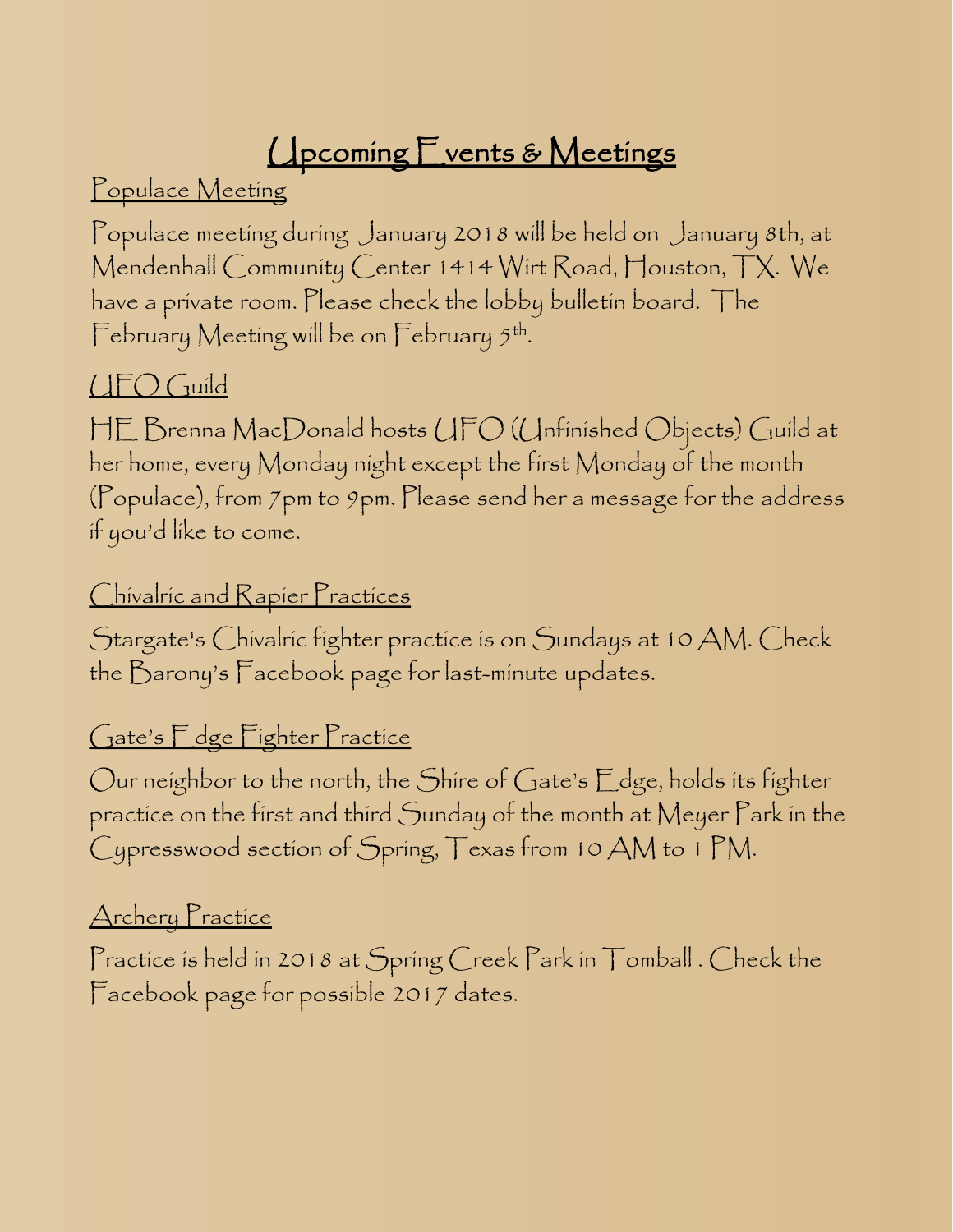## Items of General Interest

#### Stargate Domesday Book

Stargate is compiling a Domesday Book to help our members keep in touch, and we have made it quick and easy to submit your information online at <http://stargate.ansteorra.org/domesday.shtml>

## Stargate Facebook Page

Stargate also has a Facebook page, which is a good place to check for last-minute updates on practices and events. <https://www.facebook.com/groups/56697227816/>

## Guilds

### Unfinished Objects Guild

The UFO (Unfinished Objects) Guild may be held at the home of Lady Brenna MacDonald on any Monday night except the first Monday of the month (Populace), from 7pm to 9pm. Please send her a message for the address if you'd like to attend a  $\mathop{\bigcup}\limits_{}^{} \mathop{\bigcap}\limits_{}^{} G$  uild meeting.

### Scribes Guild

Come learn the ancient and beautiful arts of calligraphy and illumination. The Stargate Scribes Guild is for learning the scribal arts, as well as to provide a service to the Barony and the Kingdom by creating award scrolls. The Guild meets the 1st,  $3$ rd and sometimes  $5$ th Sundays of the month from  $3-6$  pm.

The site is in the 2nd floor Community Room at the <u>Central Market</u>, [3815 Westheimer Rd](http://maps.google.com/maps?near=Westheimer+Rd+&+Weslayan+St,+Houston,+TX+77027&geocode=&q=Central+Market&f=l&hl=en&sll=29.743066,-95.441666&sspn=0.008365,0.013776&ie=UTF8&ll=29.741743,-95.441666&spn=0.008365,0.013776&z=16&om=1) (at Wesleyan Ave, inside Loop 610), Houston, TX 77027. Bring your paint supplies; some loaner items will be provided. All are welcome, newcomers and masters alike. Contact:  $M$ istress Hillary [Greenslade](mailto:hillaryrg@yahoo.com).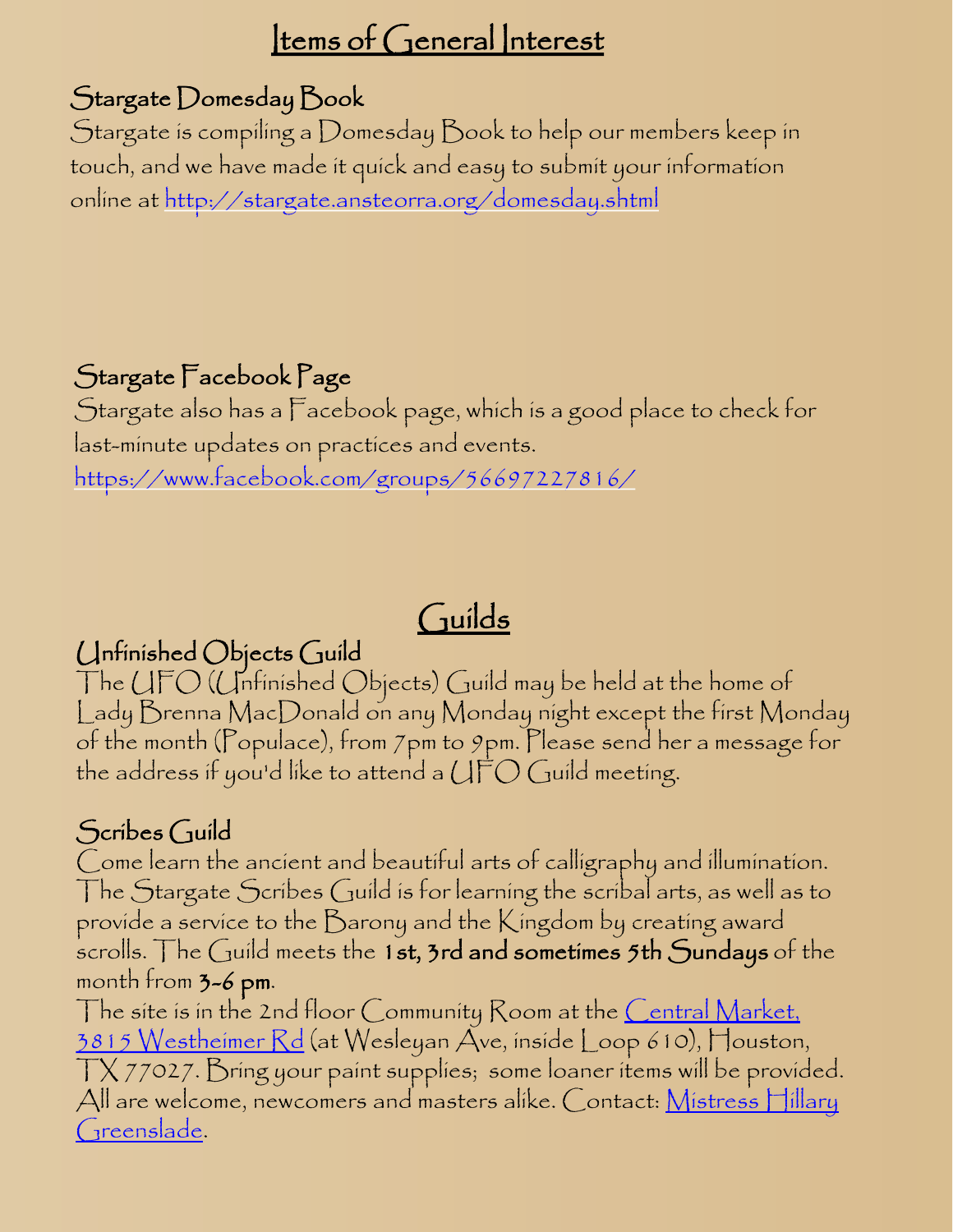# Of Special Note:

Applications are being accepted for the following offices: Herald

## Minister of Children

Please send applications to the applicable Coastal Regional officer, and cc Stargate's Baronesses and Seneschal (e-mails listed below).

# Make a Contribution to the Two Towers!

- $\blacklozenge \top$ he  $\top$ wo  $\top$ owers is the reference for members of the  $\mathcal B$ arony, but it also serves as a bit of Baronial history.
- Photographs If you have taken some photos, please send your contributions to the Stargate Chronicler, Baroness Elisena de Bayonne, at [chronicler@stargate.ansteorra.org](mailto:chronicler@stargate.ansteorra.org). The Chronicler would love to have all contributions. Please remember to send a release form.

Here are some of the ways in which you can be a part of the Baronial Newsletter:

- Event Stories Let everyone hear your recollection of a great time or special occurrence at a Stargate event by putting it in our newsletter! If you have taken photos at Stargate events and would like to get them published, please send them along with the appropriate Publication Permission Form for yourself and any identifiable individuals in the photos.
- Word Fame Has someone you know done something worthy of bragging about? Publish it!
- Articles Care to share your expertise, or enlighten others on a subject you feel passionate about? Send your article along for publication along with the appropriate Publication Permission Form found on the Ansteorra website!
- $+A$ rt Send your finest artwork along with the appropriate Publication Permission Form found on the Ansteorra website. Or let us know if you would like to illustrate articles!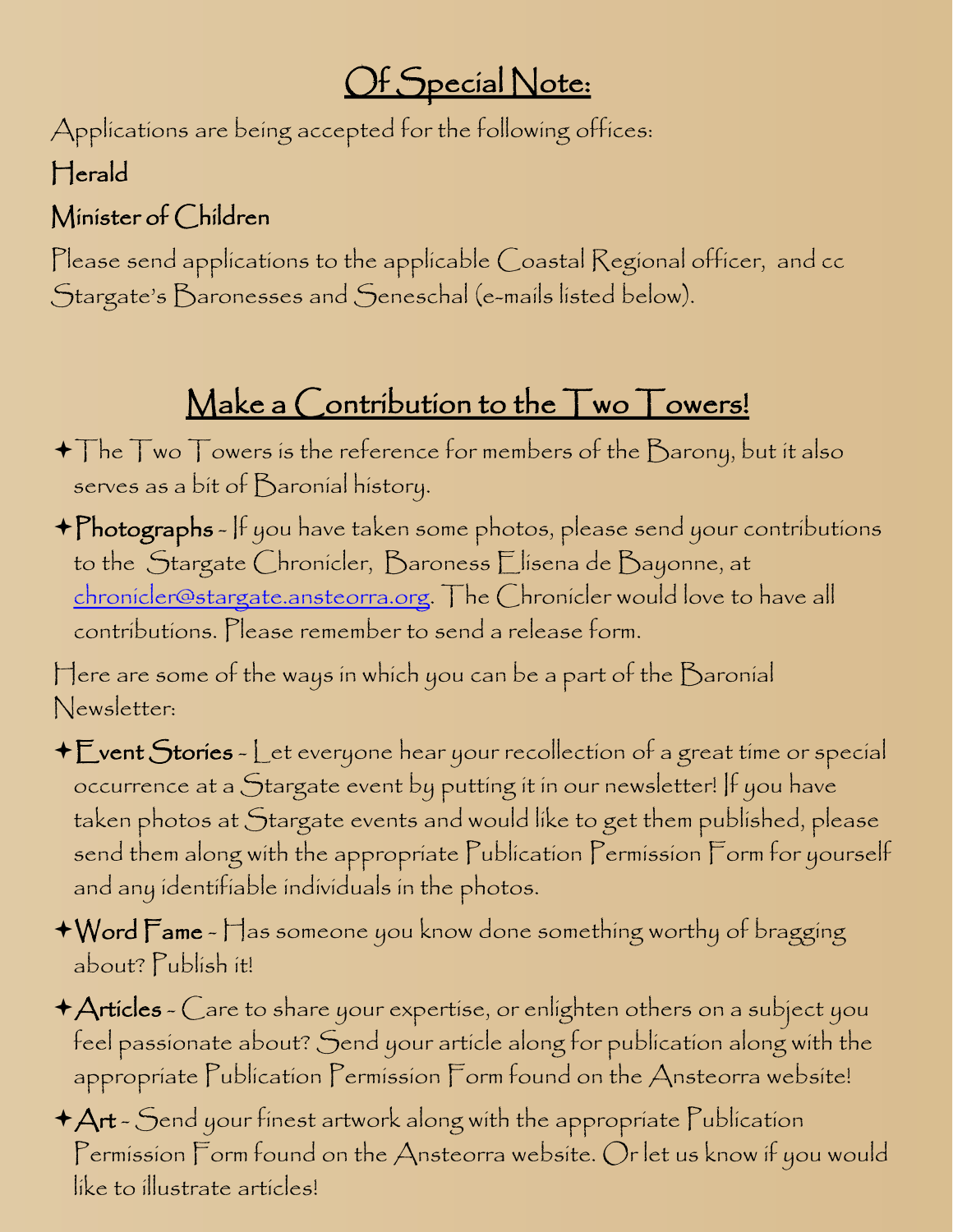

Baronesses

Her Excellency Sarra Asshton of York Sara Mast [bandb@stargate.ansteorra.org](mailto:bandb@stargate.ansteorra.org)

Her Excellency Brenna MacDonald Jennifer Dudley [bandb@stargate.ansteorra.org](mailto:bandb@stargate.ansteorra.org)

#### Principal Officers:

**Seneschal** Lady Talia di'Grazia di'Amadore

Neisha Walker

[seneschal@stargate.ansteorra.org](mailto:seneschal@stargate.ansteorra.org)

Exchequer Leofwine of Sumersaetum

Wayne Law

[exchequer@stargate.ansteorra.org](mailto:exchequer@stargate.ansteorra.org?subject=Question%20for%20Stargate%20Exchequer)

Chronicler HE Elisena de Bayonne Sue Jurgens [chronicler@stargate.ansteorra.org](mailto:chronicler@stargate.ansteorra.org)

Knight Marshal Master Alden Drake

Paul Haines

[marshal@stargate.ansteorra.org](mailto:marshal@stargate.ansteorra.org)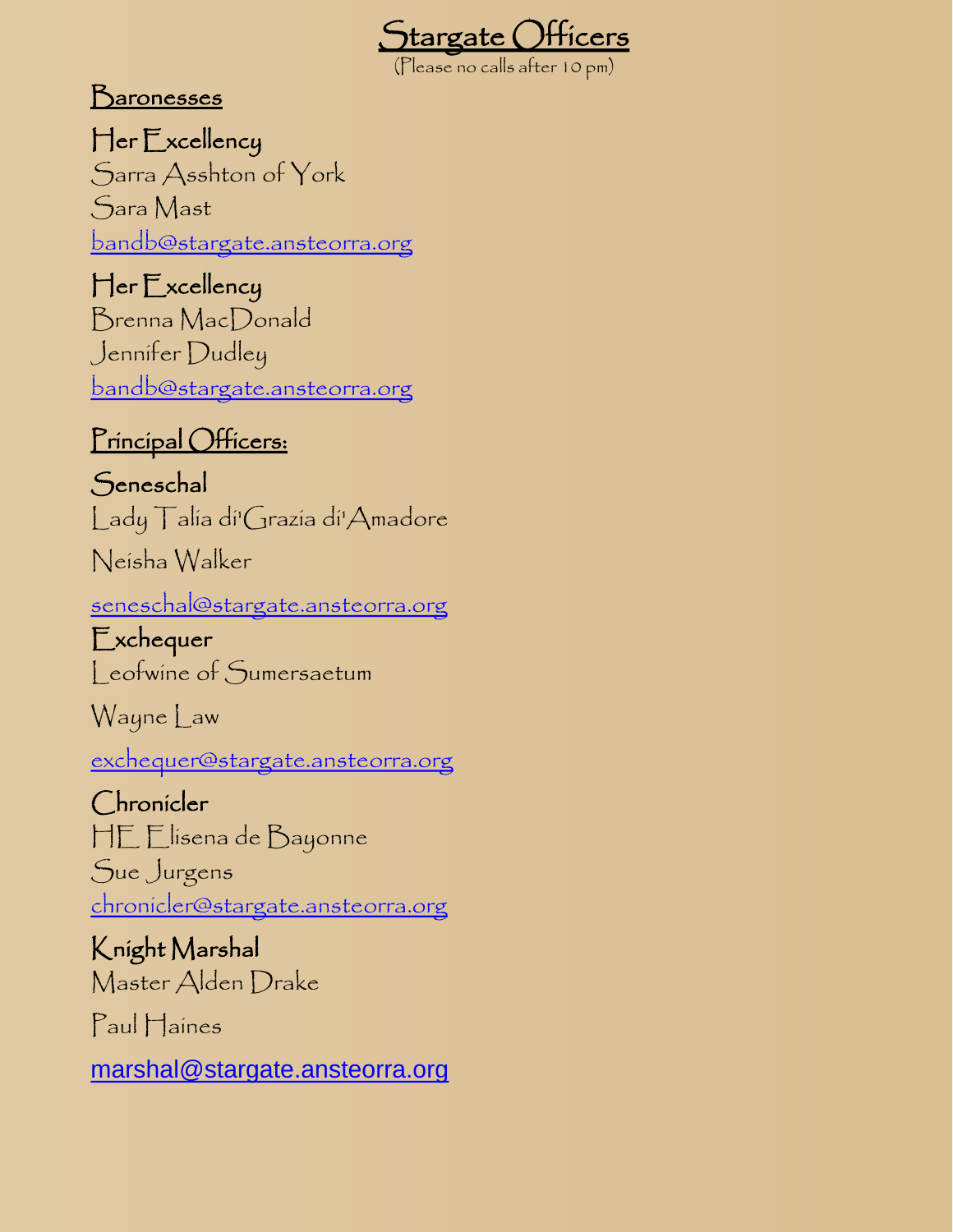Minister of Arts & Sciences Ly Ceara inghean mhic an Ghabhann

Robyn Shelton [moas@stargate.ansteorra.org](mailto:moas@stargate.ansteorra.org)

#### Herald (Sentinel Pursuivant)

Open - accepting applications Contact the Seneschal [herald@stargate.ansteorra.org](mailto:herald@stargate.ansteorra.org)

#### Hospitaler

Ingrid Bjornsdottir

Melanie Black

[heospitaler@stargate.ansteorra.org](mailto:heospitaler@stargate.ansteorra.org)

Minister of Arts & Sciences Ly Ceara inghean mhic an Ghabhann

Robyn Shelton [moas@stargate.ansteorra.org](mailto:moas@stargate.ansteorra.org)

## Minister of Children

Open - accepting applications Contact the Seneschal

Castellan HL Brenna MacDonald Jennifer Dudley [jen@clancircle.com](mailto:jen@clancircle.com)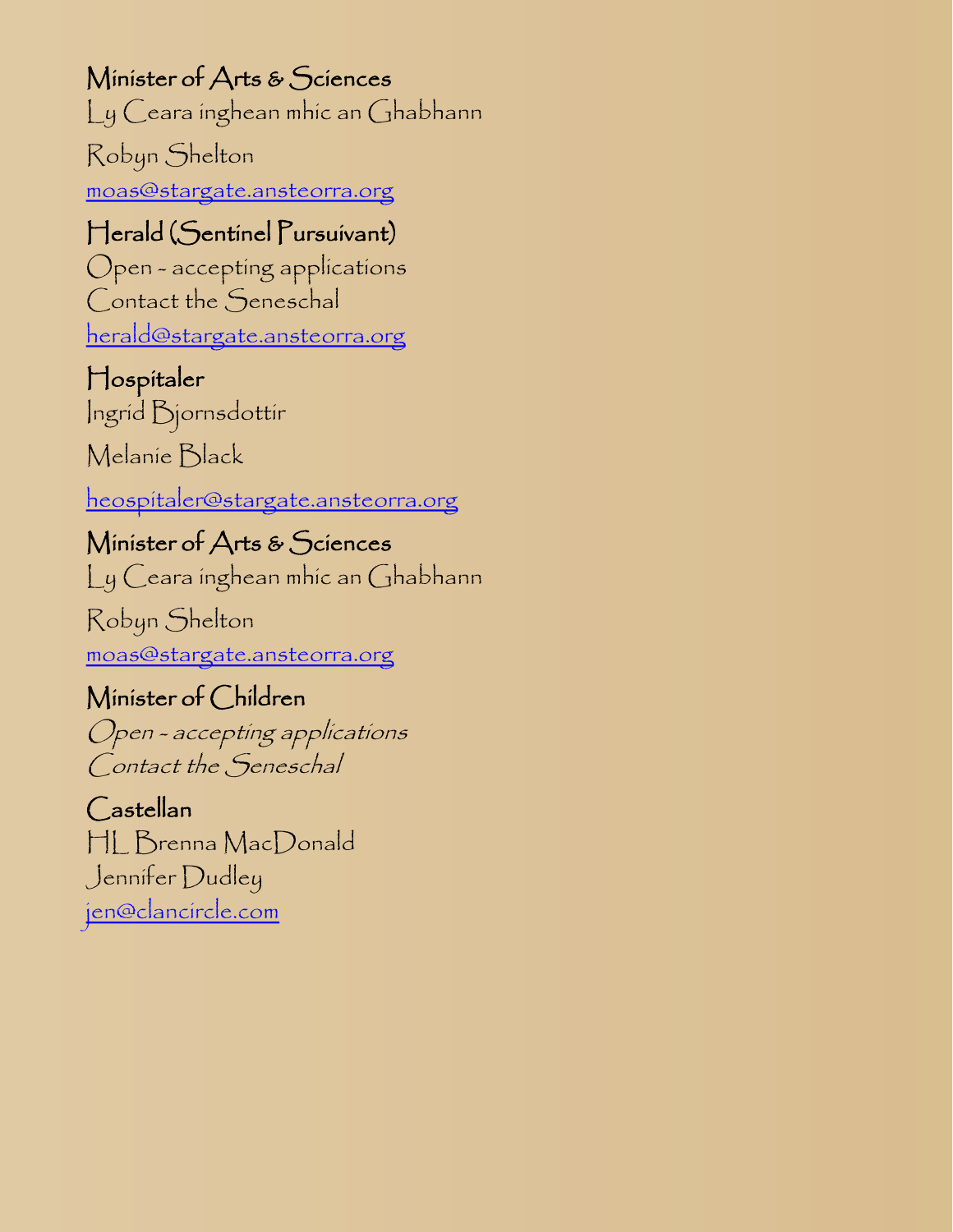#### castellan@stargate.ansteorra.org

Historian Lady Caitilin inghean Ronain ui Chellaigh Katherine C. Watson (713) 828-4014 [katherin.watson@att.net](mailto:katherin.watson@att.net?subject=For%20the%20Stargate%20Historian)

## Scribe

Mistress Hillary Greenslade Marsha Greene (281) 855-9447 [Hillaryrg@yahoo.com](mailto:Hillaryrg@yahoo.com)

## Webminister

HL Brenna MacDonald Jennifer Dudley (832) 449-6228 [webminister@stargate.ansteorra.org](mailto:webminister@stargate.ansteorra.org)